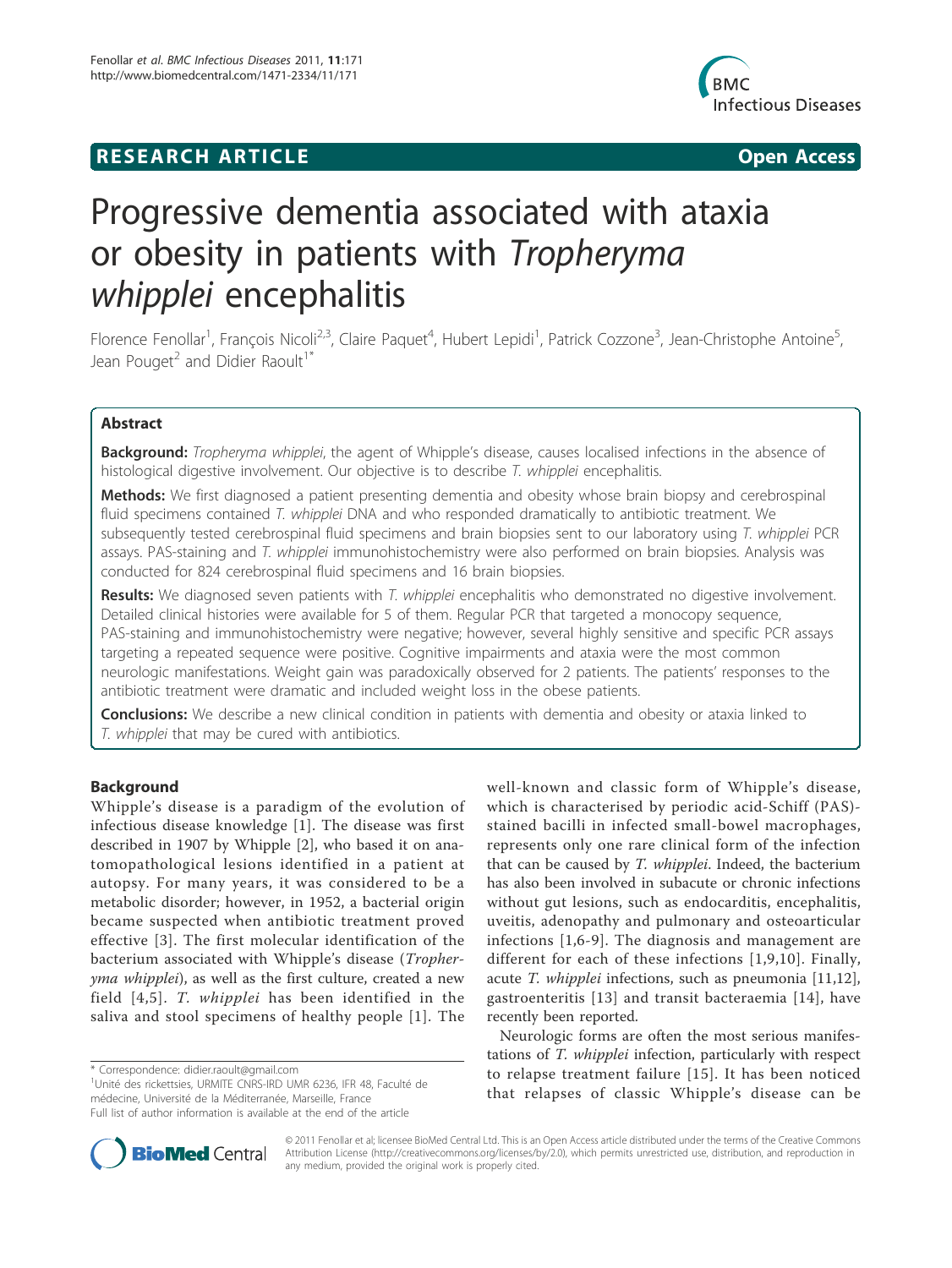exclusively cerebral, without any peripheral manifestations [1]. We recently diagnosed infection with T. whipplei in a patient who presented with progressive dementia and recent-onset obesity and responded dramatically to antibiotic treatment. This observation encouraged us to document additional cases of T. whipplei infections using brain biopsies and cerebrospinal fluid specimens.

## Methods

#### Patients

## Patients from the study

From January 2001 to June 2009, 824 cerebrospinal fluid specimens and 16 brain biopsies from patients without a previous diagnosis of Whipple's disease were analysed using PCR for T. whipplei in our laboratory in Marseille, France, which is a reference centre for T. whipplei diagnosis in our country. All samples were collected as part of routine clinical management, and they were sent to our laboratory for the detection of all microorganisms potentially responsible for encephalitis. Our diagnostic criteria for T. whipplei encephalitis required at least two positive PCR assays targeting 2 different sequences on 2 different cerebrospinal fluid specimens, performed as previously reported, or positive PCR assays on brain biopsies [16,17] and negative results PAS staining of gastric and small-bowel specimens, plus an absence of meningitis, myelitis, and other organ involvement. Our study is in compliance with the Helsinki declaration. The local ethics committee from IFR 48 (Marseille, France) approved this study. Written informed consent was obtained from the patient for the use of information in this case report and any accompanying images.

# Patients from the literature

A MEDLINE (National Library of Medicine, Bethesda, MD) search of the literature from 1966 to April 2010 was performed. The following terms were used, both alone and combined: Tropheryma whipplei, Tropheryma whippelii, Whipple's disease, brain, cerebral, encephalitis and cerebrospinal fluid. References prior to 1966 were searched by cross referencing. Our initial analysis indicated considerable confusion in the literature regarding the specific diagnosis of T. whipplei encephalitis. We then applied rigorous criteria to classify the diagnosis as certain, possible or excluded. The diagnosis was considered certain only for patients with positive T. whipplei PCR, which allows the specific identification of the bacterium, and those with a negative PAS staining from gastric and small-bowel biopsies. Patients for whom digestive biopsies were not available were excluded from further analysis. Patients for whom the diagnosis was based solely on PAS staining of brain biopsies were also excluded; among 12 brain biopsies sent to our laboratory to confirm T. whipplei encephalitis (Table 1), all showed a nonspecific inflammatory process of the brain with numerous PAS-positive macrophages in the white matter, but specific immunohistochemistry yielded negative results. Patients who exhibited structures suggestive of bacterium under electron microscopy, along with positive PAS staining on brain biopsies, were classified as possible T. whipplei infection cases, as were patients with a diagnosis based exclusively on oculomasticatory myorhythmia. This rigorous strategy resulted in fewer patients with localised neurologic manifestations than have previously been reported [1].

# Methods

## PCR assays, serologic studies and isolation procedures

PCR assays were performed as previously reported [16-20]. Two hundred μl cerebrospinal fluid specimens were submitted for DNA extraction using the QIAamp DNA MiniKit (Qiagen, Hilden, German) according to the manufacturer's recommendations. PCR mixes were prepared using a Fast-Start DNA Master SYBR Green kit (Roche, Mannheim, Germany) following the manufacturer's instructions. Quantitative PCR (qPCR) was performed in a LightCycler thermocycler (Roche biochemicals, Mannheim, Germany). For each assay, positive and negative controls were used. At intervals of 5 samples, negative controls (water, PCR mix and human samples) were evaluated. A tenfold dilution of a standard suspension of  $10^6$  T. whipplei strain Marseille-Twist was used as a positive control and for quantification, as previously reported [21]. The quality of DNA extraction from samples was estimated by PCR targeting a housekeeping gene coding  $\beta$ -actin. If a first PCR assay was positive, the result was systematically confirmed by a second PCR assay using a second set of primer pairs. In the event of discrepancies between the two PCR assays or incorrect controls, samples were submitted to new DNA extraction and/or new qPCR assays.

The PCR primers that we used have evolved with improved knowledge about T. whipplei. Between January 2001 and February 2004, all samples were tested using our regular qPCR, targeting a 489-bp fragment of the 16S-23S rRNA gene intergenic spacer using the primers tws3f (5'-CCGGTGACTTAACCTTTTTGGAGA) and tws4r (5'-TCCCGAGGCTTATCGCAGATTG), as previously reported [17]. If this assay was positive, a 650-bp fragment of the rpoB gene using the primers TWRPOB. F (5'-TTTTTCCGGCGTGCGCTCAA) and TWRPOB.R (5'-TTTCTCCGAGGTTGCGGTGC) was performed [17]. For all of the assays, when an amplified product was detected, T. whipplei was systematically confirmed by sequencing, as previously reported [19]. Since October 2003, the availability of the T. whipplei genome has offered the option of using repeated sequences of T. whipplei for highly sensitive and specific PCR assays [16]. Subsequently, a PCR targeting repeated sequences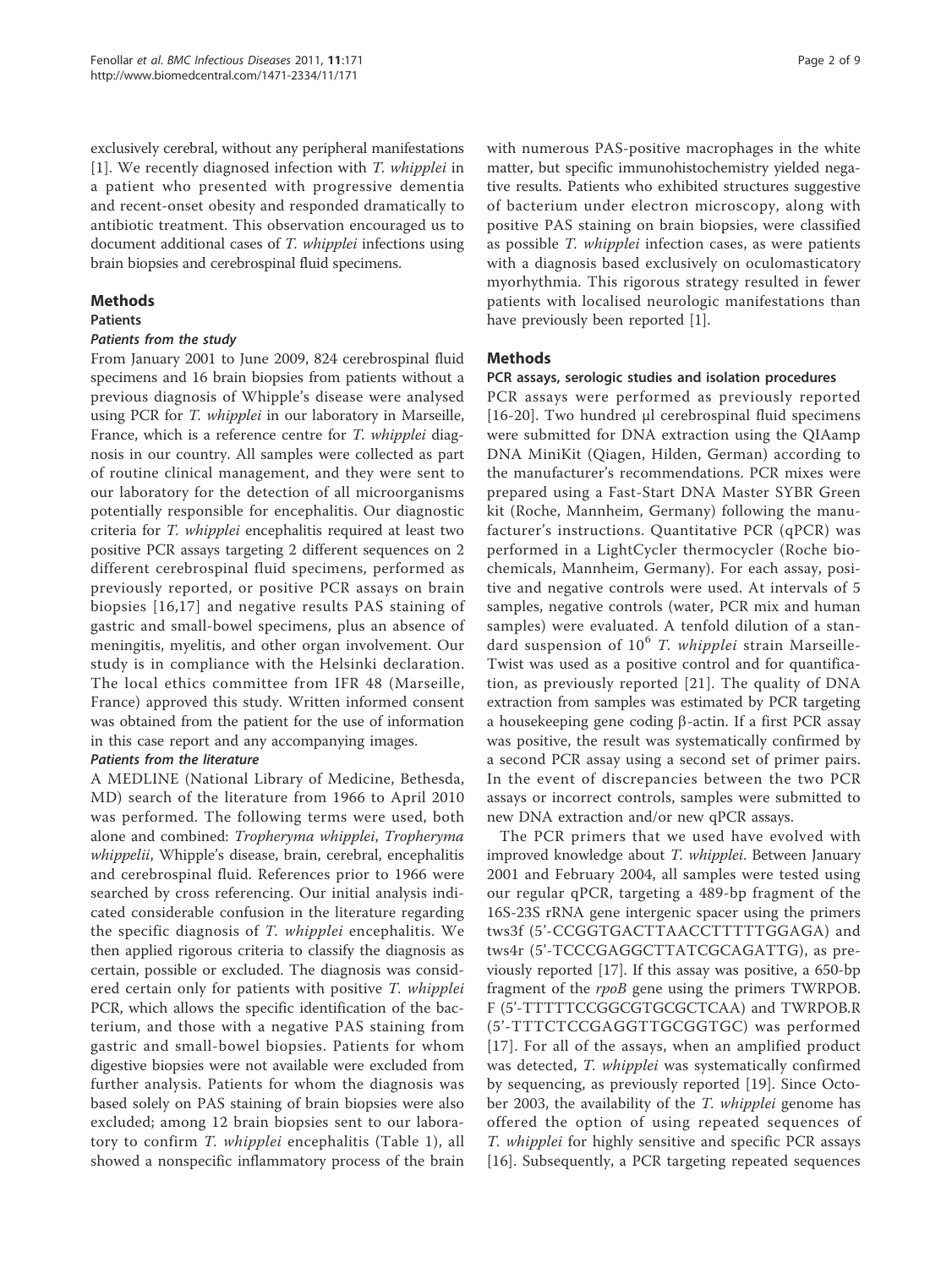Table 1 Summary of 14 brain biopsies from patients with encephalitis analysed in our laboratory using PAS staining, immunohistochemistry with polyclonal rabbit antibodies specifically directed against T. whipplei and specific PCR

|                                                                                     |         |                   | <b>Brain biopsies</b> |                                  |                   |  |  |  |  |  |
|-------------------------------------------------------------------------------------|---------|-------------------|-----------------------|----------------------------------|-------------------|--|--|--|--|--|
| <b>Patients</b>                                                                     | Sex/Age | Country of origin | <b>PAS staining</b>   | T. whipplei immunohistochemistry | T. whipplei PCR   |  |  |  |  |  |
| False-positive PAS staining associated with negative immunohistochemistry           |         |                   |                       |                                  |                   |  |  |  |  |  |
| Excluded diagnosis of T. whipplei encephalitis                                      |         |                   |                       |                                  |                   |  |  |  |  |  |
| $*1$                                                                                | F/67    | Ireland           | Positive              | Negative                         | Negative          |  |  |  |  |  |
| $*_{2}$                                                                             | M/25    | Canada            | Positive              | Negative                         | Negative          |  |  |  |  |  |
| $*3$                                                                                | M/42    | France            | Positive              | Negative                         | Negative          |  |  |  |  |  |
| $*_{4}$                                                                             | M/37    | Belgium           | Positive              | Negative                         | Negative          |  |  |  |  |  |
| $*5$                                                                                | NA/NA   | Japan             | Positive              | Negative                         | Negative          |  |  |  |  |  |
| $*_{6}$                                                                             | M/34    | France            | Positive              | Negative                         | Negative          |  |  |  |  |  |
| $*7$                                                                                | M/64    | France            | Positive              | Negative                         | Negative          |  |  |  |  |  |
| $*_{8}$                                                                             | M/66    | France            | Positive              | Negative                         | Negative          |  |  |  |  |  |
| Diagnosis of T. whipplei encephalitis not available due to lack of PCR <sup>2</sup> |         |                   |                       |                                  |                   |  |  |  |  |  |
| $*9$                                                                                | M/73    | Japan             | Positive              | Negative                         | NA <sup>1</sup>   |  |  |  |  |  |
| $*10$                                                                               | M/14    | <b>USA</b>        | Positive              | Negative                         | $NA$ <sup>1</sup> |  |  |  |  |  |
| $*11$                                                                               | NA/NA   | South-Africa      | Positive              | Negative                         | $NA$ <sup>1</sup> |  |  |  |  |  |
| $*12$                                                                               | M/NA    | Canada            | Positive              | Negative                         | $NA$ <sup>1</sup> |  |  |  |  |  |
| False-negative PAS staining and immunohistochemistry                                |         |                   |                       |                                  |                   |  |  |  |  |  |
| * <sup>2</sup> Patient 1 in this study                                              | M/39    | France            | Negative              | Negative                         | Positive          |  |  |  |  |  |
| * <sup>2</sup> Patient 5 in this study                                              | F/33    | France            | Negative              | Negative                         | Positive          |  |  |  |  |  |

NA: Not available

\*: All samples from these patients were analysed in our facilities.

<sup>1</sup>: PCR assays were not available for these patients because no fresh specimens were sampled and the quality of the DNA extracted from the paraffin-embedded

specimens was poor, not allowing a conclusive diagnosis.

 $2$ : Patients were seen and followed by one of the authors (DR) in consultation.

of T. whipplei was developed that, when an amplified product was detected, confirmed the identification of T. whipplei by sequencing (between October 2003 and March 2004) or by using specific oligonucleotide Taqman\* probes (since April 2004). From October 2003 to March 2004, T. whipplei qPCR targeting a 164-bp sequence of the bacterium incorporated the primer pairs 53.3F (5-AGAGAGATGGGGTGCAGGAC) and 53.3R (5'-AGCCTTTGCCAGACAGACAC) into the reaction mix. If this assay was positive, the result was confirmed by a second assay using a second set of primer pairs, 342F (5'-AGATGATGGATCTGCTTTCTTATCTG) and 492R (5'-AACCCTGTCCTGCACCCC), which targeted a different DNA sequence. Since April 2004, the reaction mix has included T. whipplei qPCR targeting a 155-bp sequence of the bacterium and incorporating the primer pair TW27F (5'-TGTTTTGTACTGCTTGTAA-CAGGATCT) and TW182R (5'-TCCTGCTCTATC CCTCCTATCATC) and a Taqman\* probe (27F-182R, 6-FAM-AGAGATACATTTGTGTTAGTTGTTACA-TAMRA). If this assay was positive, the result was confirmed by a second assay using a second set of primer pairs TW13F (5'-TGAGTGATGGTAGTCTGAGAGA TATGT) and TW163R (5'-TCCATAACAAAGACA ACAACCAATC) and a Taqman\* probe (13F-163R, 6-FAM-AGAAGAAGATGTTACGGGTTG-TAMRA) targeting a different 150-bp sequence [20-22]. Finally, all the cerebrospinal fluid specimens prior to October 2003 were retrospectively tested using PCR targeting repeated sequences, and the specimens sampled between October 2003 and February 2004 were tested using both regular and repeat PCR.

Serologic studies were performed as previously reported [23]. Cerebrospinal fluid specimens were cultivated using both cell-culture and cell-free culture media, as previously described [24,25].

# Brain magnetic resonance imaging and spectroscopy protocols

Brain magnetic resonance examinations were performed on a 1.5 T Magnetom Vision Plus system (Siemens, Erlangen, Germany). The imaging protocol included one axial FLAIR sequence (TR =  $8000$  ms, TI = 180 ms, TE = 110 ms) and one axial T1-weighted sequence (TR  $= 644$ , ms TE  $= 15$  ms) performed before and after contrast agent administration (0.2 ml/kg of Gadolinium-DTPA, Guerbet, Paris, France). Magnetisation transfer imaging was performed using two axial proton-density weighted FLASH sequences (TR =  $500$  ms, TE =  $4.7$  ms, 21 slices, thickness = 5 mm, flip angle =  $30^{\circ}$ , without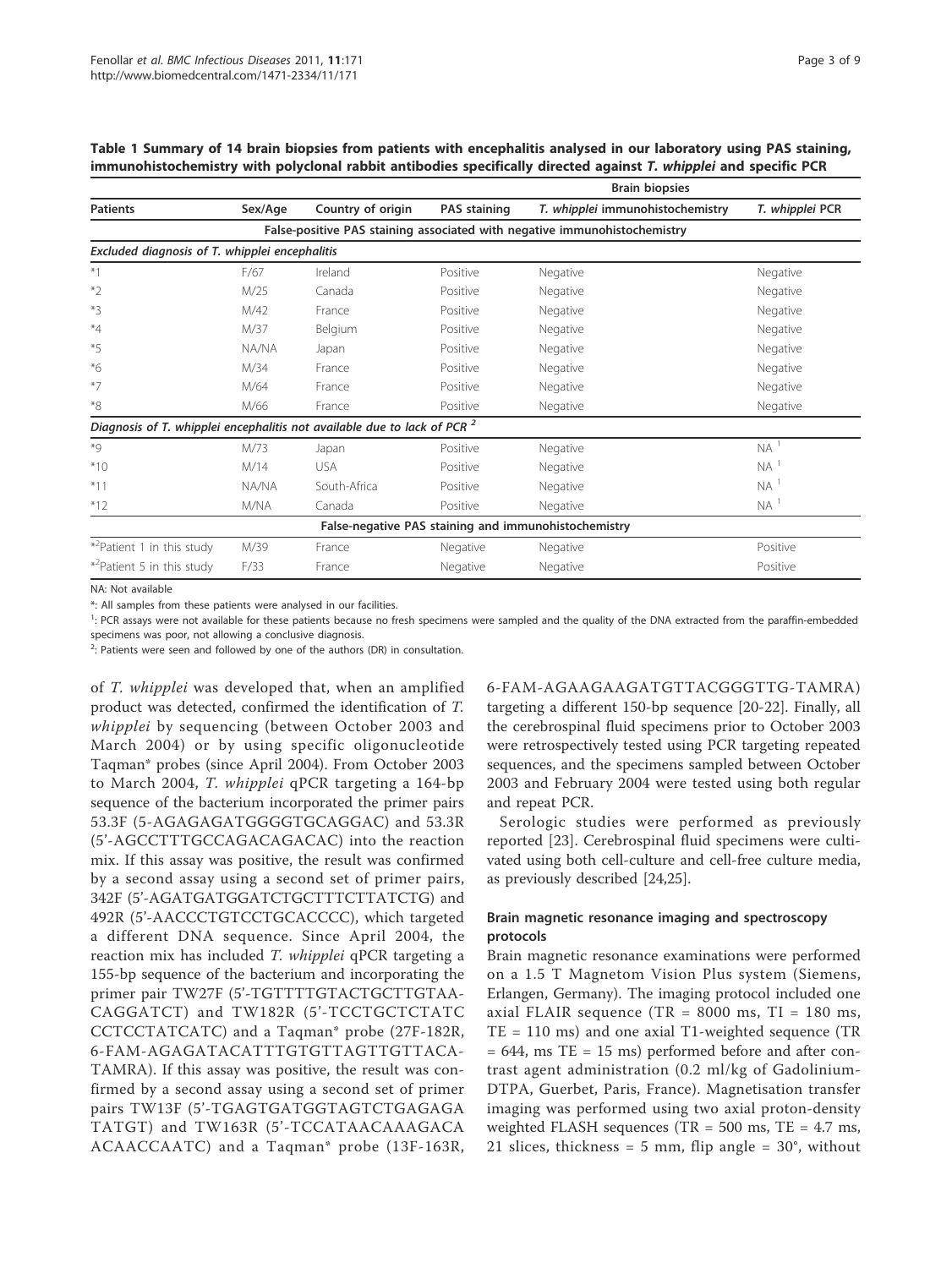and with MT saturation: 1.5 kHz off resonance, 500°, FOV = 240 mm, matrix size = 256  $\times$  256). Diffusionweighted imaging was performed using a single-shot EPI sequence ( $b = 0$ , 500, 1000 s/mm<sup>2</sup>) applied in the x, y and z directions (19 slices, thickness = 5 mm, matrix size =  $128 \times 128$ , FOV =  $256 \times 256$  mm<sup>2</sup>). Apparent diffusion coefficient (ADC) maps were reconstructed using this sequence. Single voxel proton magnetic resonance spectroscopy (SVS) included STEAM acquisition at an echo time of 20 ms. TR was 1500 ms. One voxel was centred on the medulla oblongata lesion, while the reference voxel was located on a contiguous area (the pons) that appeared normal on all MR sequences. The voxel volume was adapted to the size of the lesion. Several normal brain metabolites are detected using the STEAM 20 ms sequence: N-acetylaspartate (NAA) is an amino acid that is present almost exclusively in neurons; reduced levels may correspond to neuronal death or injury. Myoinositol (MI) is a sugar that is only present in glia. It reduces when these cells experience specific damage and increases in cases of glial activation or proliferation (in glial tumours or reactive gliosis) [26]. Other molecules are detected under pathological conditions. Lactate and lipids or macromolecules may be detected when there is a local ischemia that eventually leads to necrosis (as with ischemic stroke and some tumours). Lactate may also be detected in relation to a macrophage infiltration. High lactate and lipid levels are also detected in cases of abscess. Other molecules such as succinate, acetate, alanine and other amino acids can be detected using in vivo magnetic resonance spectroscopy in cases of brain abscess, but only when the infectious lesion is cystic. Creatine/phosphocreatine (tCr) is a ubiquitous metabolite involved in energy storage. It is a marker of overall cellular density. Choline (Cho) is mostly involved in cell membrane metabolism, and it is thus a membrane turnover marker. It increases whenever there is cellular proliferation (as with brain tumours), inflammation or membrane catabolism (as with multiple sclerosis).

## Statistical analysis

Data were analysed using EpiInfo software, Version 3.4.1 (Centers for Disease Control and Prevention, Atlanta, GA, USA).  $P < 0.05$  was considered statistically significant.

## Results

## Index patient

A 39-year-old male (Patient 1) was hospitalised for cognitive impairment and choreiform movements. His medical history included a nearly 3-week-long period of unexplained gastroenteritis 4 years earlier. Over a 3-year period, the patient developed hepatitis and obesity (a 25-kilogram weight gain) associated with hypercholesterolemia, hypertriglyceridemia and Type II diabetes. Hormonal evaluation showed peripheral hypoandrogenia with elevated levels of follicle-stimulating hormone. Brain magnetic resonance imaging (MRI) did not show any abnormalities. One year prior to hospitalisation, he developed dementia, dysarthria, and apathy, followed by involuntary and almost permanent choreiform movements of the left hemibody and abnormal buccofacial movements. No blood cell count abnormalities or C-reactive protein increases were observed. An increase in hepatic transaminases was identified. A lumbar puncture showed a high protein level (4 g/l) with a normal glucose level. Examinations with brain computer tomography (CT) and brain MRI and spectroscopy were abnormal (Figure 1 and additional file 1, Figure S1). The MRI disclosed multiple unusual lesions corresponding to multiple brain lesions located in the medulla oblongata, hypothalamus, internal side of the right temporal lobe, fornix, lenticular nuclei and head of the caudate nuclei. These lesions showed high signal intensity on FLAIR images and low signal intensity on MT images, and they were slightly enhanced on T1-weighted images after gadolinium administration. Spectroscopy was characterised by a decrease in the NAA and MI peaks (consistent with neuronal and glial injury) and an increase in lipids and macromolecules, whereas lactate and other amino acids suggestive of an abscess were not detected. Finally, the absence of an increase in the choline-creatine ratio ruled out a demyelinating lesion or neoplasm. A brain biopsy was taken from the right striatum; it revealed astrocytic gliosis and vascular proliferation. No granulomas were observed. PAS staining and T. whipplei immunohistochemistry were negative. Regular PCR targeting the intertransgenic spacer (ITS) was negative for this brain biopsy; however, repeat PCR was positive for both the biopsy specimen and cerebrospinal fluids. One month after beginning specific treatment (doxycycline 200 mg, hydroxychloroquine 200 mg 3 times and trimethoprim-sulfamethoxazole 320 + 1,600 mg 3 times each per day), significant improvements were observed; however, cerebrospinal fluid showed persistent high protein levels, and repeat-PCR was still positive. After 2 months, the clinical examination was normal and, surprisingly, the patient had lost 17 kg. One year after the start of the treatment, the patient's obesity had completely regressed, his hepatic tests were normal and he presented no evidence of diabetes; furthermore, brain MRI revealed that the majority of the lesions had disappeared. After 18 months of treatment, brain MRI and spectroscopy results were normal. The repeat PCR for cerebrospinal fluids was negative. The treatment was stopped. Fourteen months later, he experienced a clinical relapse, with weight gain (10 kilograms), the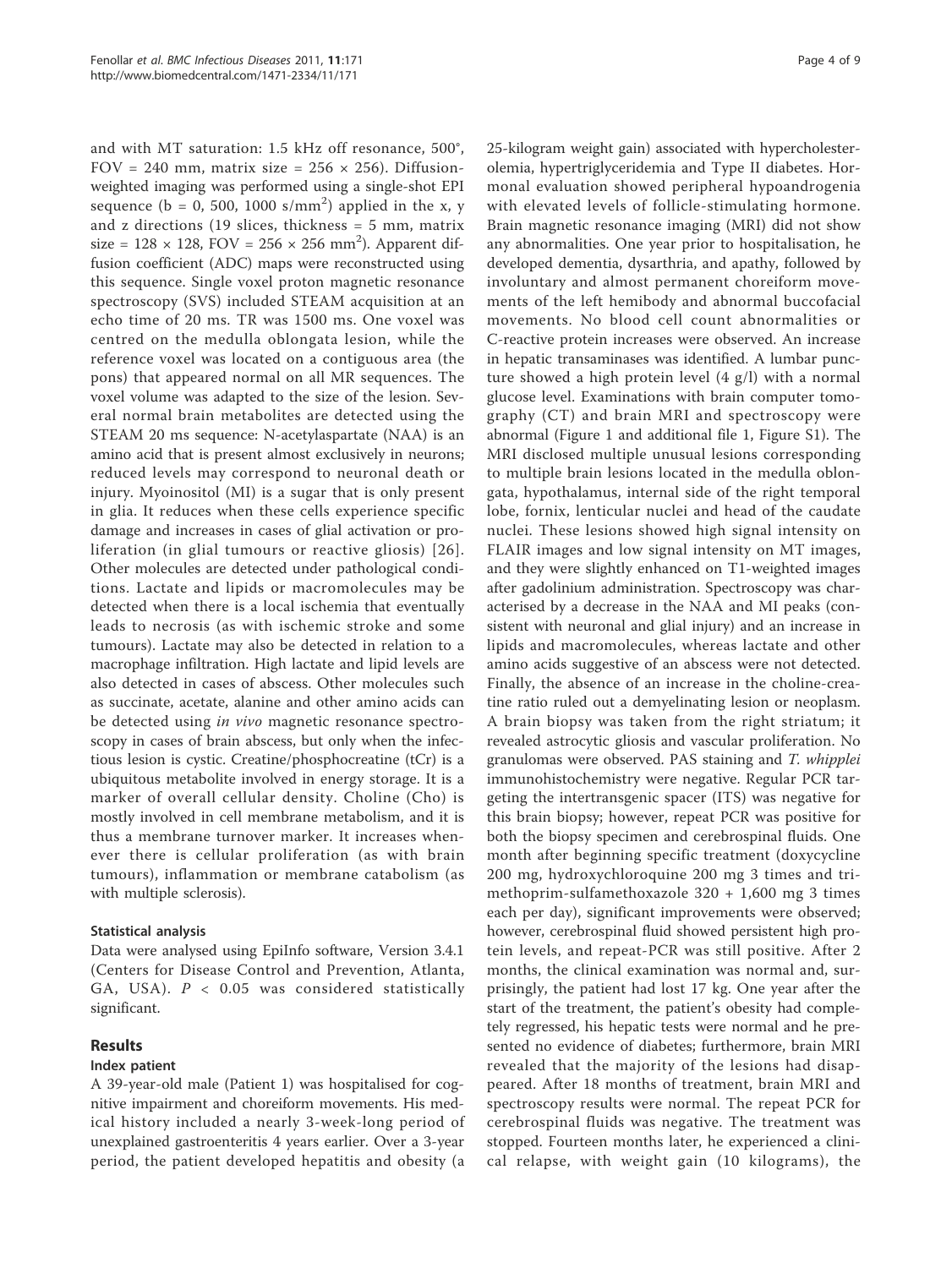

reappearance of diabetes, abnormal choreic movements, headache, difficulty concentrating and increased hepatic transaminases. Brain MRI and spectrometry showed signs of relapse, but T. whipplei repeat PCR for CSF was negative. A treatment based on doxycycline, hydroxychloroquine and sulfadiazine (1,500 mg four times per day) was started. All clinical abnormalities resolved, including obesity, similar to the patient's response to the first treatment. After 17 months of treatment, the patient's brain MRI was normal and spectroscopy was clearly improved. After 52 months, the treatment was stopped. Seventeen months after the completion of treatment, the patient showed no sequelae and felt well.

#### Other patients

The characteristics of 4 other patients with T. whipplei encephalitis (Patients 2, 3 and 4), seen by one of the authors (DR) in consultation, and 15 patients from the literature (8 with confirmed T. whipplei encephalitis and 7 with a possible diagnosis) are summarised in an additional file 2, Table S1 [27-43]. Seventy-four patients with Whipple's disease with neurologic manifestations and sufficient clinical information were also identified from the literature review [15,27,44-54]. Comparisons among the different groups are summarised in Tables 2 and 3.

T. whipplei encephalitis has two consistent findings: progressive cognitive impairment and the eventual onset of obesity or ataxia. For our 5 patients, the only diagnostic finding was a positive PCR of for cerebrospinal fluid and brain biopsies. This disease arises from the isolated involvement of T. whipplei localised to the central nervous system, which responded to antibiotic treatments. Among our patients and those in the literature, all 3 who did not receive antibiotics (because T. whipplei infection was diagnosed after post-mortem examination) died, compared with only 3 deaths among those who received antibiotics. This difference was statistically significant ( $p = 0.01$ ). No specific brain MRI abnormalities were observed. Six out of 18 patients had a normal brain MRI.

#### PCR assays, isolation procedure and serologic studies

Among the 824 cerebrospinal fluid specimens, 7 (0.85%) tested positive for T. whipplei DNA with PCR; 2 out of 16 brain biopsies were PCR positive, including a sample from one patient for whom cerebrospinal fluid was negative. Negative and positive controls were correct, including the amplification of the gene coding  $\beta$ -actin. All of our attempts to cultivate T. whipplei from the cerebrospinal fluid specimens of our 6 patients with T. whipplei encephalitis and positive PCR samples were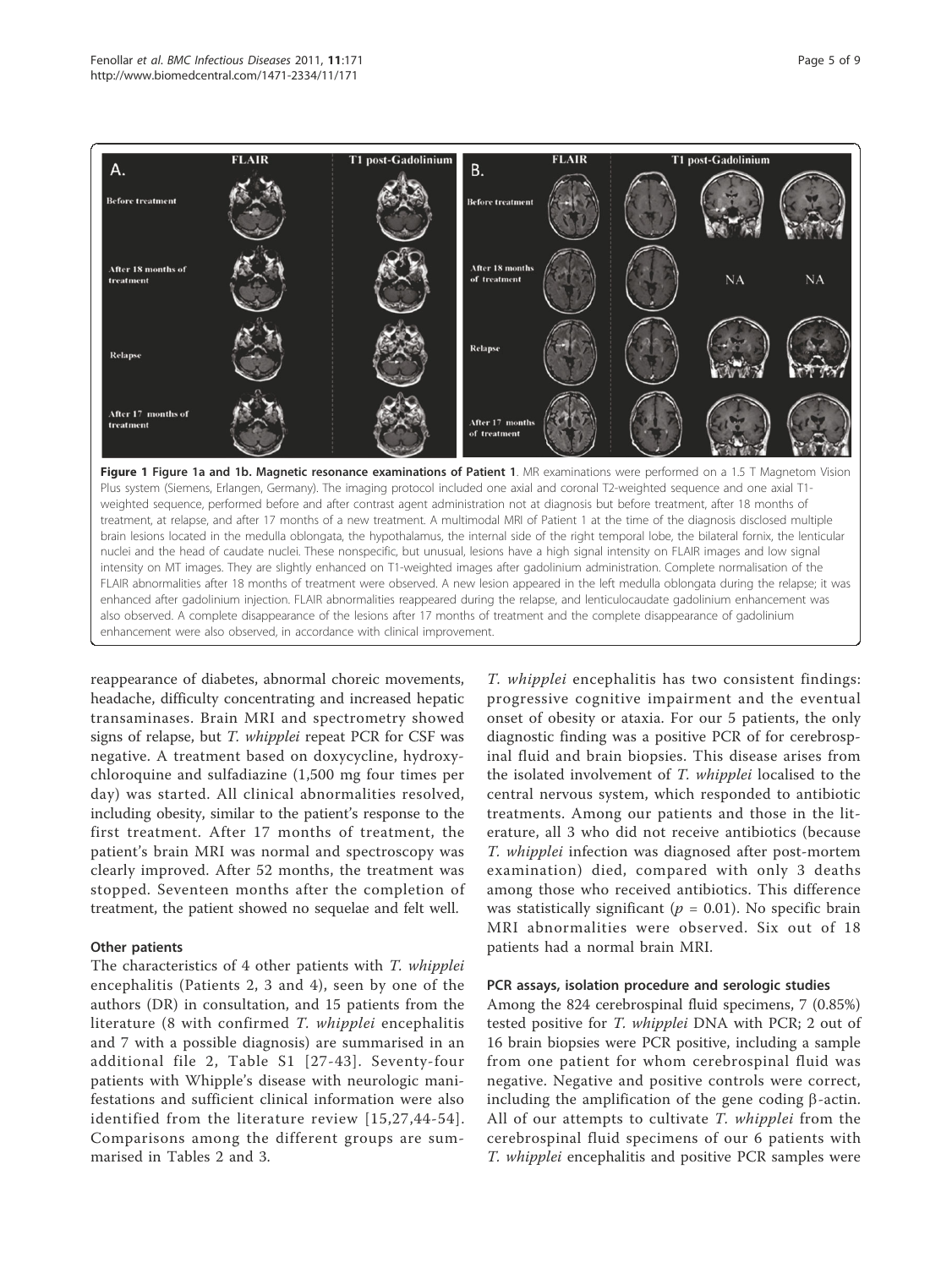| Feature                    | <b>Patients with</b><br>Whipple's<br>disease | Patients with Whipple's disease<br>and neurological manifestations | Patients with certain T.<br>whipplei encephalitis | Patients with possible<br>T. whipplei encephalitis | Patients with<br>certain<br>or possible T.<br>whipplei<br>encephalitis |
|----------------------------|----------------------------------------------|--------------------------------------------------------------------|---------------------------------------------------|----------------------------------------------------|------------------------------------------------------------------------|
|                            | No./total no. (%)                            |                                                                    |                                                   |                                                    |                                                                        |
| Male sex                   | 770/886 (87)                                 | 57/74 (77)                                                         | 8/13(61.5)                                        | 4/7(57)                                            | 12/20(60)                                                              |
| Age                        | <b>NA</b>                                    | $50 + 13$                                                          | $50 + 13$                                         | $52 + 12$                                          | $51 + 12$                                                              |
| Arthralgia<br>or arthritis | 244/335 (73)                                 | 49/74 (66)                                                         | 1/11(9)                                           | 3/7(43)                                            | 4/18(22)                                                               |
| Chronic<br>diarrhoea       | 272/335 (81)                                 | 30/74 (40.5)                                                       | 0/12                                              | 0/6                                                | 0/18                                                                   |
| Weight<br>loss             | 223/240 (93)                                 | 35/57(47)                                                          | 1/11(9)                                           | 0/6                                                | 1/17(6)                                                                |

#### Table 2 Features of patients with Whipple's disease [1], patients with Whipple's disease with neurological manifestations and patients with T. whipplei chronic encephalitis

NA: Not available

#### Table 3 Clinical features\* of 74 patients with Whipple's disease (i.e., patients with histological digestive involvement characterised by positive PAS staining) with neurologic manifestations and those with certain (13) and possible (7) T. whipplei chronic encephalitis without digestive lesions

| Neurologic<br>manifestations         | Whipple's disease with neurologic<br>manifestations | Certain T. whipplei<br>encephalitis | Possible T. whipplei<br>encephalitis | Certain and<br>possible<br>T. whipplei<br>encephalitis |
|--------------------------------------|-----------------------------------------------------|-------------------------------------|--------------------------------------|--------------------------------------------------------|
| Number of patients                   | 74                                                  | 13                                  | $\overline{7}$                       | 20                                                     |
| Cognitive impairment                 | 53 (72%)                                            | 9(69%)                              | 7 (100%)                             | 16 (80%)                                               |
| Ataxia                               | 12 (16%)                                            | 9 (69%; $p < 10^{-3}$ )             | 4 (57%; $p = 0.02$ )                 | 13 (65%; $p < 10^{-3}$ )                               |
| Supranuclear<br>ophthalmoplegia      | 29 (39%)                                            | 5 (38%)                             | 4 (57%)                              | 9(45%)                                                 |
| Hypothalamic<br>manifestations       | 24 (32%)                                            | 4 (31%)                             | 2 (29%)                              | 6(30%)                                                 |
| <b>Dysarthria</b>                    | 9(12%)                                              | 4 (31%)                             | 3 (43%)                              | 7 (35%; $p = 0.03$ )                                   |
| <b>Cerebellar forms</b>              | $4(5.5\%)$                                          | 3 (23%; $p = 0.06$ )                | 3 (43%; $p = 0.03$ )                 | $6(26\%;$<br>$p = 0.005$                               |
| Myorhythmia                          | 10 (13.5%)                                          | 4 (31%)                             | 3 (43%)                              | 7 (35%;<br>$p = 0.045$                                 |
| Oculomasticatory<br>myorhythmia      | 7(5.5%)                                             | 2 (17%)                             | 2 (29%)                              | 4(20%)                                                 |
| Upper motor neuron<br>disorder       | 11 (15%)                                            | 4 (31%)                             | 3(43%)                               | 7(35%)                                                 |
| Decreasing level of<br>consciousness | 25 (35%)                                            | 2(15%)                              | 6 $(75\%; p = 0.01)$                 | 8 (40%)                                                |
| Myoclonus                            | 29 (39%)                                            | 3(23%)                              | 1(14%)                               | 4 (20%)                                                |
| Depression                           | 11 (15%)                                            | 3(23%)                              | 1(14%)                               | 3(15%)                                                 |
| Personality changes                  | 22 (30%)                                            | 2 (15%)                             | 2(29%)                               | 4 (20%)                                                |
| Headache                             | 10 (13.5%)                                          | 1(8%)                               | 2(29%)                               | 3(15%)                                                 |
| Apathy                               | 15 (20%)                                            | 1(8%)                               | 1(14%)                               | 2(10%)                                                 |
| Muscle weakness                      | 14 (19%)                                            | 2(15%)                              | 2(29%)                               | 4 (20%)                                                |
| Seizures                             | 13 (18%)                                            | 3(23%)                              | 1(14%)                               | 4 (20%)                                                |
| Nystagmus                            | 11 (15%)                                            | 3(23%)                              | 1(14%)                               | 4(20%)                                                 |
| Extrapyramidal movement<br>disorder  | 8 (11%)                                             | 2(17%)                              | 2(29%)                               | 4 (20%)                                                |

Significant  $p$  values are noted in bold.

\* Neurological signs were defined as follows: "Decreasing level of consciousness" included somnolence, lethargy, and coma. "Cognitive impairment" included abnormalities of orientation, memory, or reasoning. "Hypothalamic manifestations" included polydipsia, hyperphagia, sexual impotence, changes in the sleepwake cycle and insomnia, but not isolated somnolence. Oculomasticatory myorhythmia was defined as pendular vergence oscillations of the eyes that were synchronous with masticatory myorhythmia. Both were classified as myorhythmia. "Myoclonus", which is nonrhythmic, was distinguished from myorhythmia. "Cerebellar forms" were considered when a patient presented dysarthria and ataxia.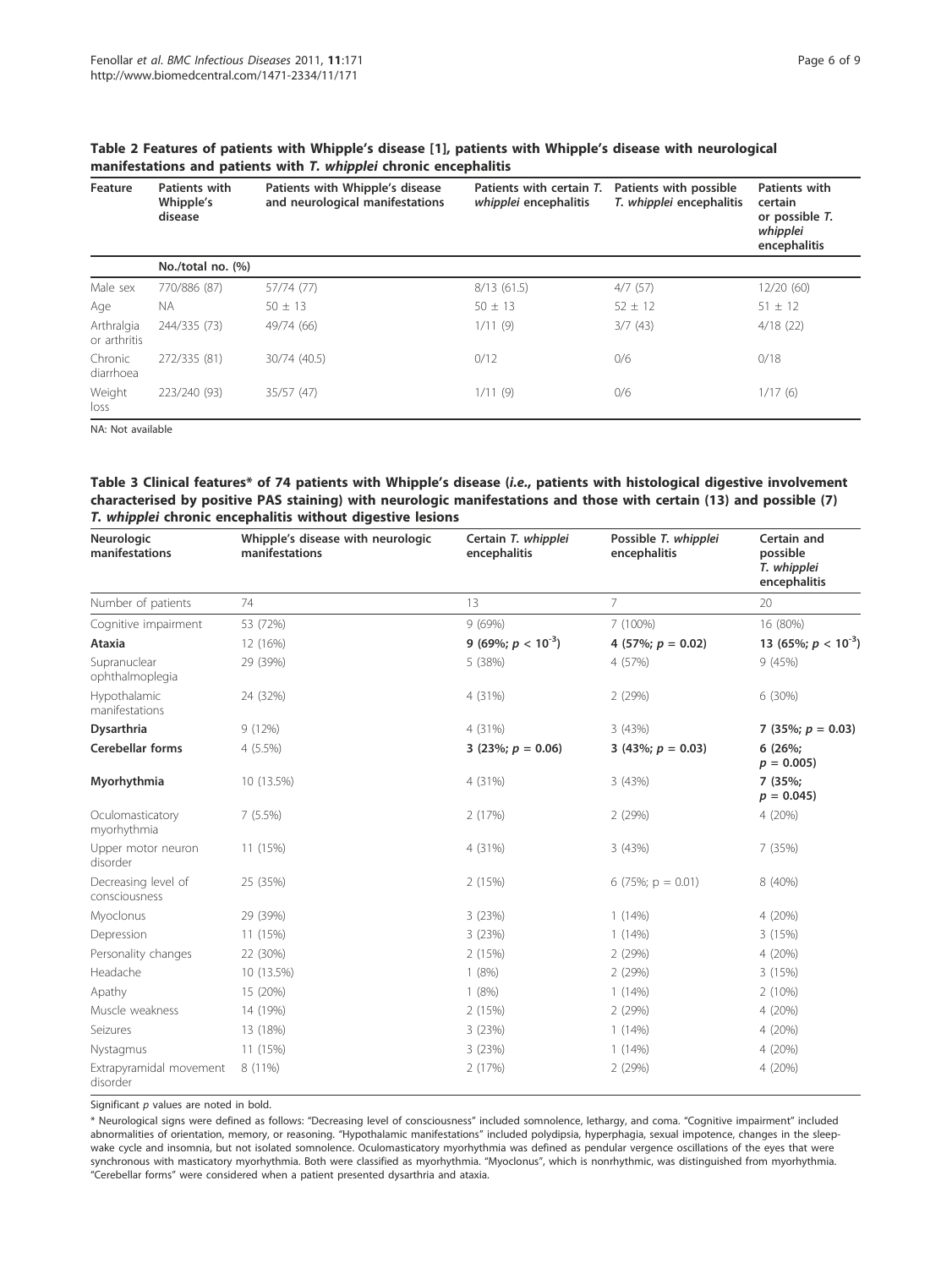unsuccessful; in contrast, we established 9 strains of T. whipplei from the cerebrospinal fluid specimens of patients with classic Whipple's disease with associated neurologic manifestations (6/8), asymptomatic neurologic involvement (2/4), or neurologic relapse (1/3) (published and unpublished data) [1]. This difference was statistically significant ( $p < 0.017$ ). We hypothesised that this difference might be linked to a lower amount of bacteria in the cerebrospinal fluid specimens of patients with *T. whipplei* encephalitis. Serum sample serologic tests were available from 5 patients with T. whipplei encephalitis. Of these, 2 showed no reaction and 3 showed low-level but specific responses to the deglycosylated proteins of T. whipplei, as has been observed in patients with classic Whipple's disease [23].

## **Discussion**

We describe a clinical phenomenon of patients with T. whipplei who present with isolated brain involvement and respond dramatically to antibiotic treatment. Their condition was poor and worsening at the time of the diagnosis. As in the review of the literature, the antibiotics address the progressive cognitive impairment. In our index patient, antibiotic therapy not only improved his clinical status but also caused a reversal of obesity, both at the time of the initial diagnosis and upon relapse. These observations are reminiscent of those described in 1952 after the first successful use of an antibiotic (chloramphenicol) to treat Whipple's disease, which suggested that the disease had a bacterial origin [3].

The amount of T. whipplei DNA in the cerebrospinal fluid specimens of the patients described in our series was low, as demonstrated by our quantitative PCR assays; however, we are confident that these results are accurate, because we performed 2 PCR tests on 2 different samples to confirm the diagnosis. Our attempts to isolate a strain from the cerebrospinal fluid specimens failed, although we were able to isolate strains from other cerebrospinal fluids from patients with classic Whipple's disease with a good percentage of success (60%). Even in the 2 brain biopsies from our patients, only very low copies of T. whipplei DNA were detected. Moreover, these 2 brain biopsies were PAS negative and T. whipplei immunohistochemistry negative. It is also important to note that these data are different from those of patients in the literature with positive PAS staining of brain biopsies. Indeed, there is a link between the clinical picture of our patients and T. whipplei, but we were unable to identify histological findings compatible with described T. whipplei-associated diseases. However, it has also recently been reported that T. whipplei DNA is highly frequent in the skin biopsies of patients with classic Whipple's disease, whereas PAS staining is significantly less sensitive in the same group [55]. Furthermore, these bacteria are alive, as a positive culture from a skin specimen has been obtained. Overall, these data show that PAS staining, which was long considered the gold standard for diagnosing T. whipplei infection, is frequently negative, despite the presence of T. whipplei infection.

Overall, only 4 (18%) out of 18 patients reviewed here reported a history of arthralgia, despite its description as a cardinal symptom of classic Whipple's disease (73%) [1]. Our study patients reported no chronic diarrhoea, whereas it is observed in 81% of patients with classical Whipple's disease and 40.5% of patients with a neurologic presentation of Whipple's disease [1]. It is interesting to note that 3 of our 5 patients reported a history of unexplained acute diarrhoea prior to the onset of neurologic symptoms, which may correspond to primary infection with T. whipplei, as described previously in young children [13]. Weight loss was observed for none of our patients and only one from the literature versus 93% of patients with classic Whipple's disease and 47% of patients with a neurologic presentation of Whipple's disease [1]. Even more interesting, 2 of our 5 patients developed obesity during the primary illness or during the relapse. Several viruses have been reported to contribute to weight gain in animals [56]. In humans, one adenovirus has been also identified as a possible contributor to weight gain [56]. The most likely mechanisms are a central effect on appetite and energy expenditure associated with hypothalamic infiltration by the pathogen. This clinical picture may be a particular form caused by T. whipplei. It appears that this clinical entity resembles a localised cerebral relapse of classic Whipple's disease when bacterial multiplication is relatively controlled. Another interesting observation is the deficient humoural responses against T. whipplei in patients with T. whipplei encephalitis, as have been described in patients with Whipple's disease compared with asymptomatic carriers [23].

This clinical entity seems rare, as only 0.85% of cerebrospinal fluid specimens of patients with unexplained dementia or encephalitis tested in our laboratory were positive. However, our technique may lack sensitivity in some cases, as the repeat PCR assays were unable to detect T. whipplei when brain MRI-spectroscopy showed lesions compatible with reactive disease at the time of clinical relapse. Furthermore, the lack of information about antibiotic treatment status prior to cerebrospinal fluid sampling for most of the patients must also lead us to regard this prevalence cautiously, as antibiotic use might explain some negative PCR results. As seen in our patients, PAS staining of brain biopsy specimens with T. whipplei also lacks sensitivity. Furthermore, this tests lacks specificity, as perivascular aggregates of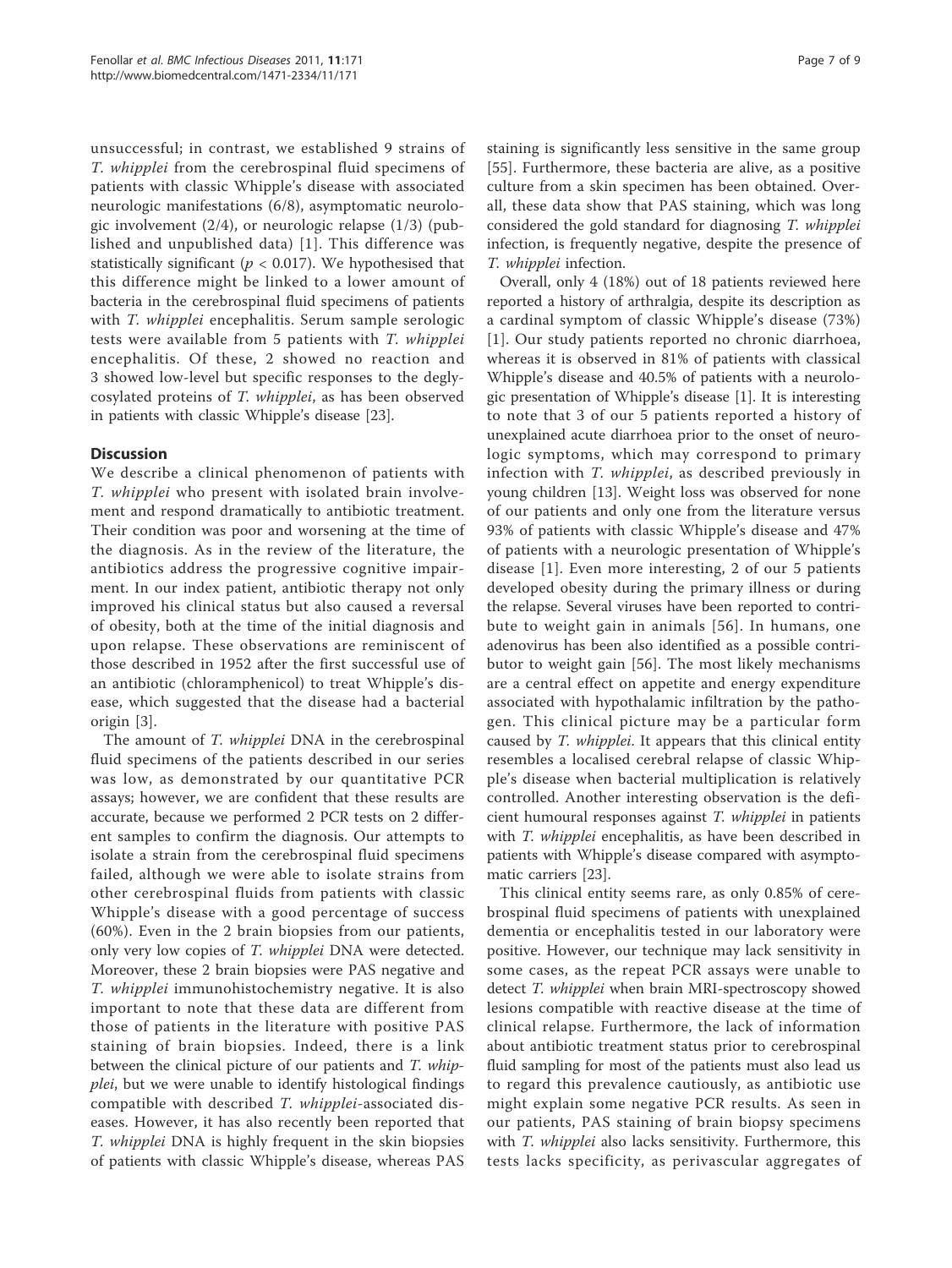foamy PAS-positive macrophages in a reactive gliosis setting can be seen in other macrophage-rich cerebral disorders, such as demyelinating diseases, cerebral infarction, and a host of infectious diseases [57]. The results of PAS-staining of brain biopsy specimens can neither confirm nor exclude the diagnosis of T. whipplei encephalitis. The development of cognitive impairments associated with ataxia or obesity should point the clinician to a diagnosis of T. whipplei encephalitis.

PCR testing of cerebrospinal fluid specimens for T. whipplei in neurological patients is clinically reasonable, as the disease is fatal without specific treatment. As is the case for all diagnoses performed using PCR, caution is necessary, and a rigorous strategy should be applied when performing and interpreting the analyses due to the risk of false-positive results [58]. A carefully checked positive PCR in cerebrospinal fluid specimens is sufficient for diagnosis. It is important to remember the patient for whom a Whipple's disease diagnosis was ruled out by negative PAS staining, despite positive PCR, and then finally confirmed using both techniques at the patient's autopsy [59].

Another question concerns the management of this presentation. Advances in knowledge, with in vitro tests and full genome sequencing of T. whipplei, have shown that the usual long-term treatment based on trimethoprim-sulfamethoxazole is a sulfonamide monotherapy and that an alternative may be doxycycline and hydroxychloroquine, an alkalinising agent [1,60,61]. However, it is noteworthy to remember that trimethoprim-sulfamethoxazole has replaced cyclines, which had the reputation of not crossing the blood-brain barrier in adequate amounts, an issue that has not yet been confirmed for doxycycline [10]. That is why we first used a combination of doxycycline, hydroxychloroquine and trimethoprim-sulfamethoxazole to manage T. whipplei encephalitis. However, recent evidence suggests that sulfadiazine is preferable; its efficacy is comparable to that of the sulfomethoxazole, but a higher dose of sulfadiazine can be used to improve its ability to cross the blood-brain barrier [10]. Antibiotics had a quick effect. However, 3 of our 5 patients presented with clinical relapse despite at least 18 months of therapy. When the treatment was reintroduced, a quick effect was again observed. As for classic Whipple's disease, the optimal treatment for T. whipplei encephalitis has not yet been determined [10]. Overall, the data emphasise the need for long-term treatment and lifelong follow-up.

## Conclusion

We describe a clinical entity that presents with unexplained progressive dementia, generally associated with ataxia or recent obesity, and responds dramatically to antibiotics. We suspect that many more cases may be observed, as 3 of the recorded patients were hospitalised in Marseille, where the study was performed.

## Additional material

Additional File 1: Figure S1. Magnetic resonance spectroscopy results\* of patient 1.

Additional file 2: Table S1. Summary of 20 patients with T. whipplei chronic encephalitis

#### Acknowledgements

We thank Dr Christopher D. Paddock for reviewing the manuscript and Patrick Viout for technical help.

#### Author details

<sup>1</sup>Unité des rickettsies, URMITE CNRS-IRD UMR 6236, IFR 48, Faculté de médecine, Université de la Méditerranée, Marseille, France. <sup>2</sup>Service de Neurologie, Hôpital de La Timone, Marseille, France. <sup>3</sup>Centre de Résonance Magnétique Biologique et Médicale and Centre d'Exploration Métabolique par Résonance Magnétique, UMR CNRS 6612, Faculté de Médecine, Université de la Méditerranée, and Hôpital de La Timone, Marseille, France. 4 Memory Center, Department of Pathology, Lariboisière Fernand Widal Hospital University of Paris 7 and INSERM UMRS 839, France. <sup>5</sup>Service de Neurologie, CHU de Saint-Etienne, France.

#### Authors' contributions

DR designed the study and analysed the data. FF, FN, CP, JCA, PC, HL and JP collected and analysed the data. FF and DR wrote the manuscript. All authors read and approved the final manuscript.

#### Competing interests

The authors declare that they have no competing interests.

Received: 3 May 2010 Accepted: 15 June 2011 Published: 15 June 2011

#### References

- 1. Fenollar F, Puéchal X, Raoult D: Whipple's disease. New Engl J Med 2007, 356:55-66.<br>2. Whipple GH: A hitherto undescribed disease characterised anatomically
- Whipple GH: A hitherto undescribed disease characterised anatomically by deposits of fat and fatty acids in the intestinal and mesenteric lymphatic tissues. Bull Johns Hopkins Hosp 1907, 18:382-391.
- 3. Paulley JW: A case of Whipple's disease (intestinal lipodystrophy). Gastroenterology 1952, 22:128-133.
- 4. Wilson KH, Blitchington R, Frothingham R, Wilson JA: Phylogeny of the Whipple's disease-associated bacterium. Lancet 1991, 338:474-475.
- 5. Raoult D, Birg M, La Scola B, Fournier P, Enea M, Lepidi H, et al: Cultivation of the bacillus of Whipple's disease. N Engl J Med 2000, 342:620-625.
- 6. Gubler JG, Kuster M, Dutly F, Bannwart F, Krause M, Vögelin HP, et al: Whipple endocarditis without overt gastrointestinal disease: Report of four cases. Ann Intern Med 1999, 131:112-116.
- 7. Rickman LS, Freeman WR, Green WR, Feldman ST, Sullivan J, Russack V, et al: Uveitis caused by Tropheryma whippelii (Whipple's bacillus). N Engl J Med 1995, 332:363-366.
- 8. Drancourt M, Fenollar F, Denis D, Raoult D: Postoperative panophthalmitis caused by Whipple disease. Emerg Infect Dis 2009, 15:825-827.
- Lagier JC, Lepidi H, Raoult D, Fenollar F: Clinical presentation of 142 patients with systemic Tropheryma whipplei infections diagnosed or confirmed in a reference center. Medicine (Baltimore) 2010, 89:337-345.
- 10. Fenollar F, Raoult D: How should classic Whipple's disease be managed? Nat Rev Gastroenterol Hepatol 2010, 7:246-248.
- 11. Harris JK, De Groote MA, Sagel SD, Zemanick ET, Kapsner R, Penvari C, et al: Molecular identification of bacteria in bronchoalveolar lavage fluid from children with cystic fibrosis. Proc Natl Acad Sci USA 2007, 104:20529-20533.
- 12. Bousbia S, Papazian L, Auffray JP, Fenollar F, Martin C, Li W, et al: Molecular analysis of bronchoalveolar lavage in patients with pneumonia reveals the presence of Tropheryma whipplei. Emerg Infect Dis 2010, 16:258-263.